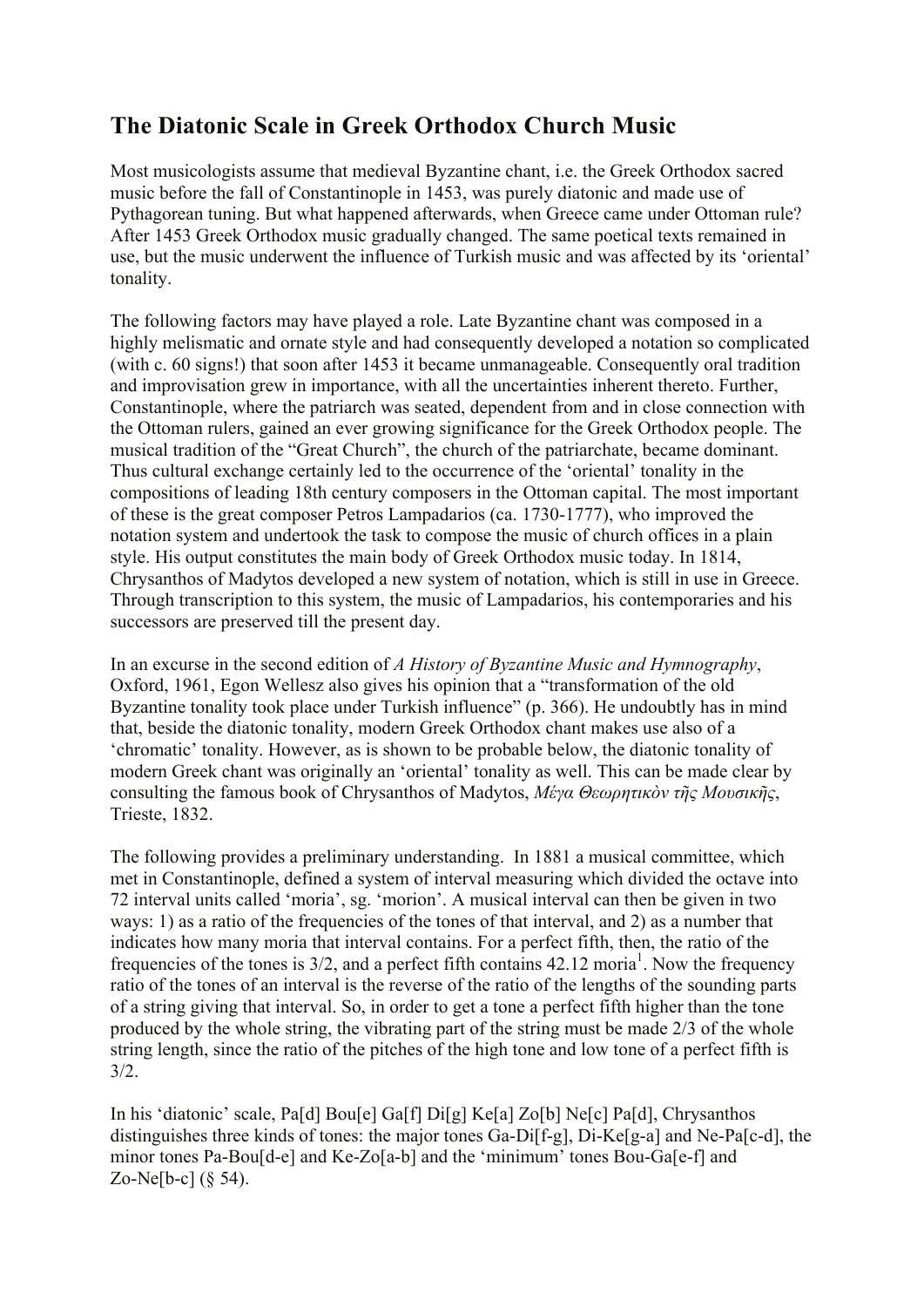Chrysanthos precisely determines (in § 63) where to place the frets on a pandouris (a great bass cistre with a Di<sup>[G]</sup>-, a Ga<sup>[F]</sup>- and a Pa<sup>[D]</sup>-string, tuned in the diatonic scale). He then correctly concludes (in  $\S$  65) that each ratio of the sounding part of a string to the whole length of the string for each different tone is:

|  | $1 \t 8/9 \t 22/27 \t 3/4 \t 2/3 \t 11/18 \t 9/16 \t 1/2$ |  |  |  |
|--|-----------------------------------------------------------|--|--|--|
|  | Di Ke Zo Ne Pa Bou Ga Di                                  |  |  |  |

Thus the ratio of the frequecy of each tone to the frequency of the fundamental tone is:

1 9/8 27/22 4/3 3/2 18/11 16/9 2<br>
G a b c d e f g G a b c d e f g

And the ratio of the frequencies of the tones of each successive interval is:

 9/8 12/11 88/81 9/8 12/11 88/81 9/8 G a b c d e f g

Then the number of moria of each tone is:

0 12.23 21.27 29.88 42.12 51.16 59.77 72 G a b c d e f g

And the number of moria in each successive interval is:

 12.23 9.04 8.61 12.23 9.04 8.61 12.23 G a b c d e f g

These numbers correspond approximately to:

 12 9 9 12 9 9 12 G a b c d e f g

Or, to give them in tones:

1  $\frac{3}{4}$   $\frac{3}{4}$  1  $\frac{3}{4}$   $\frac{3}{4}$  1 G a b c d e f g

This scale is not at all diatonic like in modern Byzantine music, but purely Arabic or Turkish, where its three-quarter tone is characteristic. The tetrachords c-d-e-f and g-a-b-c equal the Rast tetrachord whose intervals are  $1\frac{3}{4}\frac{3}{4}$ , and the tetrachords d-e-f-g and a-b-c-d equal the Bayati tetrachord whose intervals are  $\frac{3}{4}$   $\frac{3}{4}$  1, two of the most common sounds in Arabic music. This corresponds with Chrysanthos' remark, "our diatonic genus is different from that of the Ancient Greeks and the Europeans" (§ 217 note 1).

The 'chromatic' scales, still in use in modern Byzantine music, with their characteristic oneand-a-half tone are also purely Arabic or Turkish. There we have to do with the Hijaz tetrachord,  $\frac{1}{2}$   $\frac{1}{2}$   $\frac{1}{2}$   $\frac{1}{2}$ , also one of the most common sounds in Arabic music. It appears then that Byzantine music had become completely orientalized in its scales.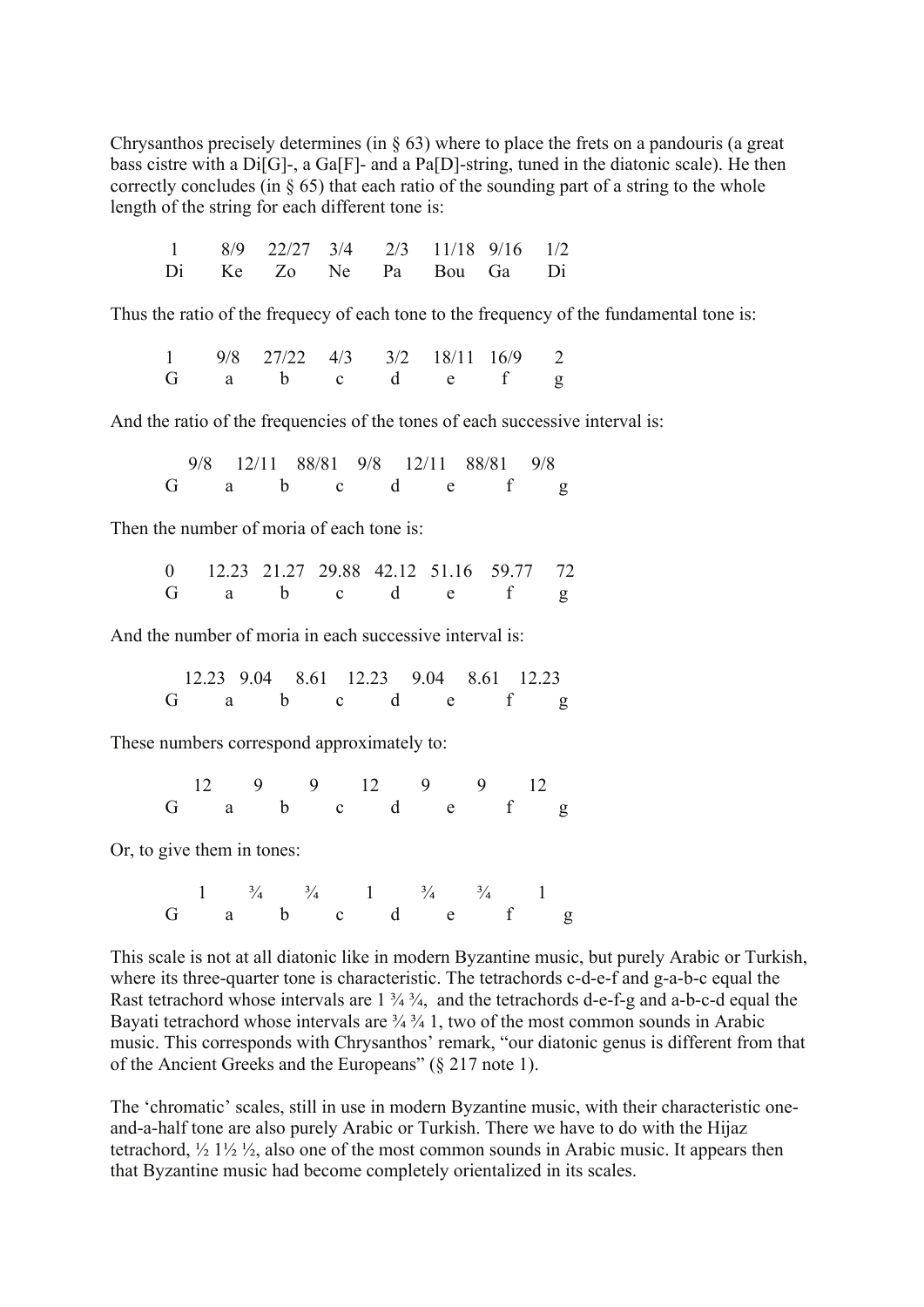Unfortunately Chrysanthos gives the wrong numbers for the tones of the 'diatonic' genus (§ 63 note 2). He repeatedly mentions that the major tone, the minor tone and the 'minimal' tone have the ratio 12, 9, 7 with respect to each other. Clearly Chrysanthos did not have any notion of logarithms. In fact, if the major tone is given the number 12, the ratio is 12, 8.86,  $8.44^2$ .

Considering the nonsensical numbers 12, 9 and 7 for the tones of the diatonic genus, one must also mistrust the numbers Chrysanthos gives for the 'enharmonic' and 'chromatic' genera. For these he doesn't give the placing of the frets and the shortening of the strings, such as for his diatonic genus. The numbers Chrysanthos gives for the chromatic genus are a clear example of error:

 $7 \t 12 \t 7 \t 12 \t 7 \t 12 \t 7$ D E F G a b c d

Here E-F and b-c, which have to be augmented tones, have the same number of interval units as the major tone in his 'diatonic' genus. Moreover, the octave here has 64 interval units instead of 68 in the other cases. These numbers were later corrected by others<sup>3</sup>:

7 14 7 12 7 14 7<br>E F G a b c D E F G a b c d

Chrysanthos' numbers 12, 9 and 7 for the tones in the 'diatonic' genus remained unaltered till 1881. At that time the aforementioned musical committee defined the diatonic scale – later called the *'soft diatonic scale'* <sup>4</sup> – anew, giving the major tone 12 moria, the minor tone 10 moria, and the minimum tone 8 moria. This scale has some resemblance with the western diatonic scale in just intonation, where the two different major seconds and the minor second have the frequency ratios 9/8, 10/9 and 16/15. In terms of moria: 12.23, 10.94 and 6.70. If just intonation was intended, it would have been better to assign the major tone 12, the minor tone 11 and the minimum tone 7 moria. For a pure major third of 23.18 moria, an approximate major third  $12 + 10 = 22$  is too small, but the major third  $12 + 11 = 23$  is close to perfect.

Moreover an 'enharmonic' scale was also defined – later called *'hard diatonic scale'* <sup>4</sup> – with 12 moria for the whole tones and 6 moria for the semitones. This scale is in fact identical with the western diatonic scale in equal temperament. This scale approaches the Pythagorean scale, where all major seconds have the vibration ratio 9/8 and the minor second the frequency ratio 256/243, in moria 12.23 and 5.41.

In my opinion the difference between the soft diatonic and hard diatonic genera is purely theoretical. In monophonic vocal music the pitches are not so stable as in other genres of music. They may vary from purely *Pythagorean tuning* (hard diatonic?) to more or less *just intonation* (soft diatonic?), according with the intended musical expression of the text or in relation with a existing drone on the base tone. Hearing Greek cantors singing provides affirmation of this hypothesis.

Contrary to the expectation of many Greeks, the tonalities used in modern Greek Orthodox church music have no direct equivalence to the tonality that was used in the older Byzantine rite. There is no uninterrupted tradition from the chant of the Byzantine Empire to the chant of the Greeks today. In the course of the Ottoman period the traditional texts received new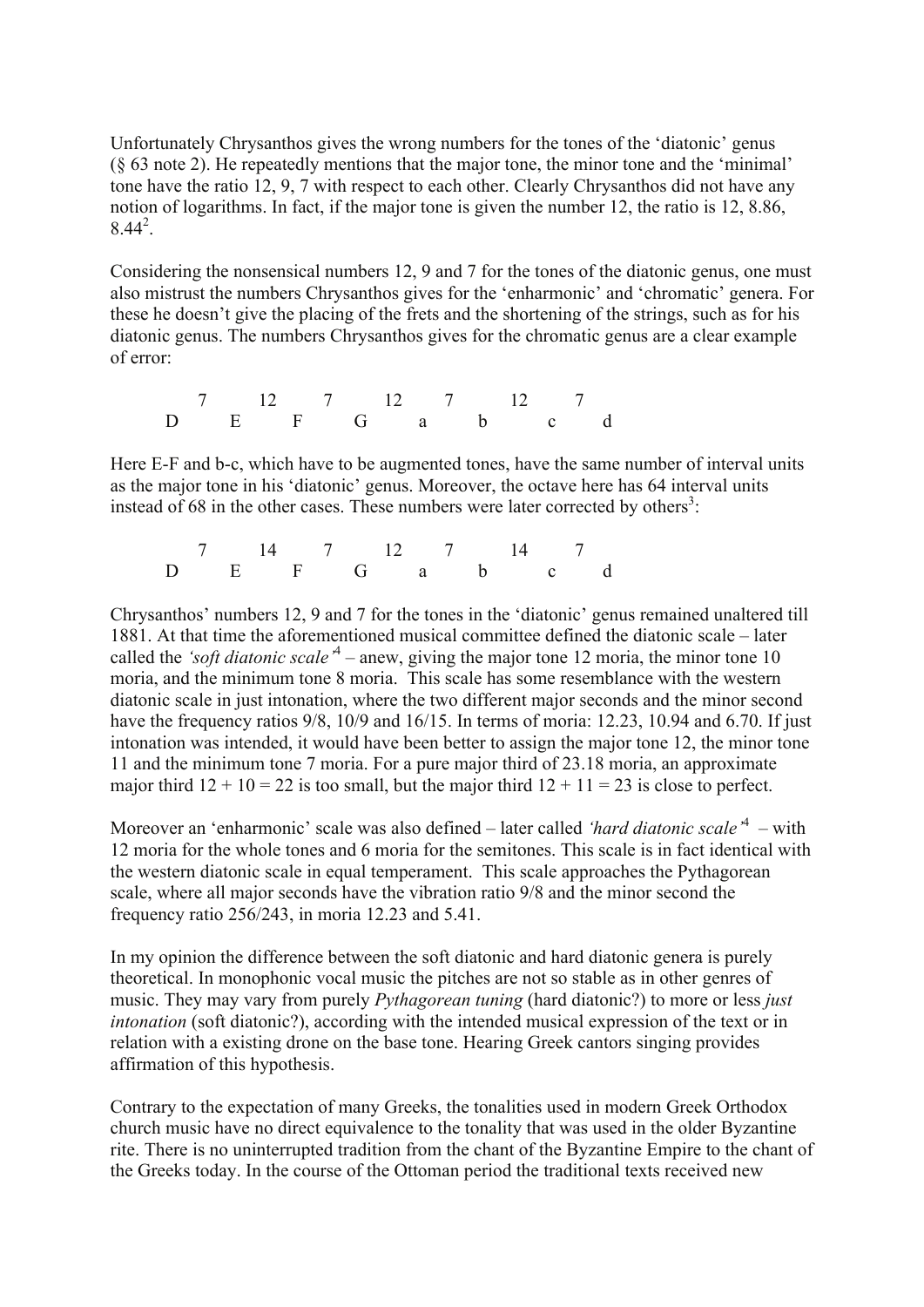melodies in 'oriental' tonality, which contained either  $1\frac{1}{2}$  tones ('chromatic' tonality), or  $\frac{3}{4}$ tones ('diatonic' tonality).

<sup>1</sup> If an interval has a frequency ratio *f*, then its value *n* in moria is, in the modern Greek system:

$$
n = 72 \frac{\log f}{\log 2}
$$

────────

<sup>2</sup> If one interval has a frequency ratio *f* and another interval the frequency ratio *g*, then the numbers of their interval units have the ratio log *f* : log *g*. Thus, given the interval 9/8 has 12 log 12/11

interval units, the interval  $12/11$  then has  $\frac{12}{8.86}$  interval units, and the

 log 9/8 log 88/81 interval  $88/81$  has  $\longrightarrow$   $\cdot$  12 = 8.44 interval units. log 9/8

<sup>3</sup> See Christ / Paranikas, 1871, p. cxxii.

 $4$  See Σίμων Καράς, 1982. The new, more accurate terminology, has not been fully adopted everywhere.

## **Appendix: Chrysanthos' erroneous calculations**

In § 63 note 2 Chrysanthos announces: "Here below is proved that the intervals di-ke [G-a], ke-zo [a-b] and zo-ne [b-c] have to each other the ratios such as 12, 9, 7".

To 'prove' this he assumes that on the G-string of a pandouris the interval of the major tone G-a has 12 length units. Because in § 63 the a-fret was found by shortening the G-string in the ratio 8/9, the length of the whole string is 108:

| and the state | $8/9 \cdot 108 = 96$ |
|---------------|----------------------|
|               | $108 - 96 = 12$      |
|               |                      |

Instead of giving Chrysanthos' rather clumsy calculations here, I will follow these with the help of diagrams, in the hope of so giving a clearer insight into the errors which he made.

Firstly he tries to find the ratio of the major tone G-a and the minor tone a-b. Since in § 63 the b-fret for a minor tone a-b was found by shortening the string length with 11/12, he now shortens the whole string with 11/12:

|  | $108 = 99$ |
|--|------------|
|  | ---------- |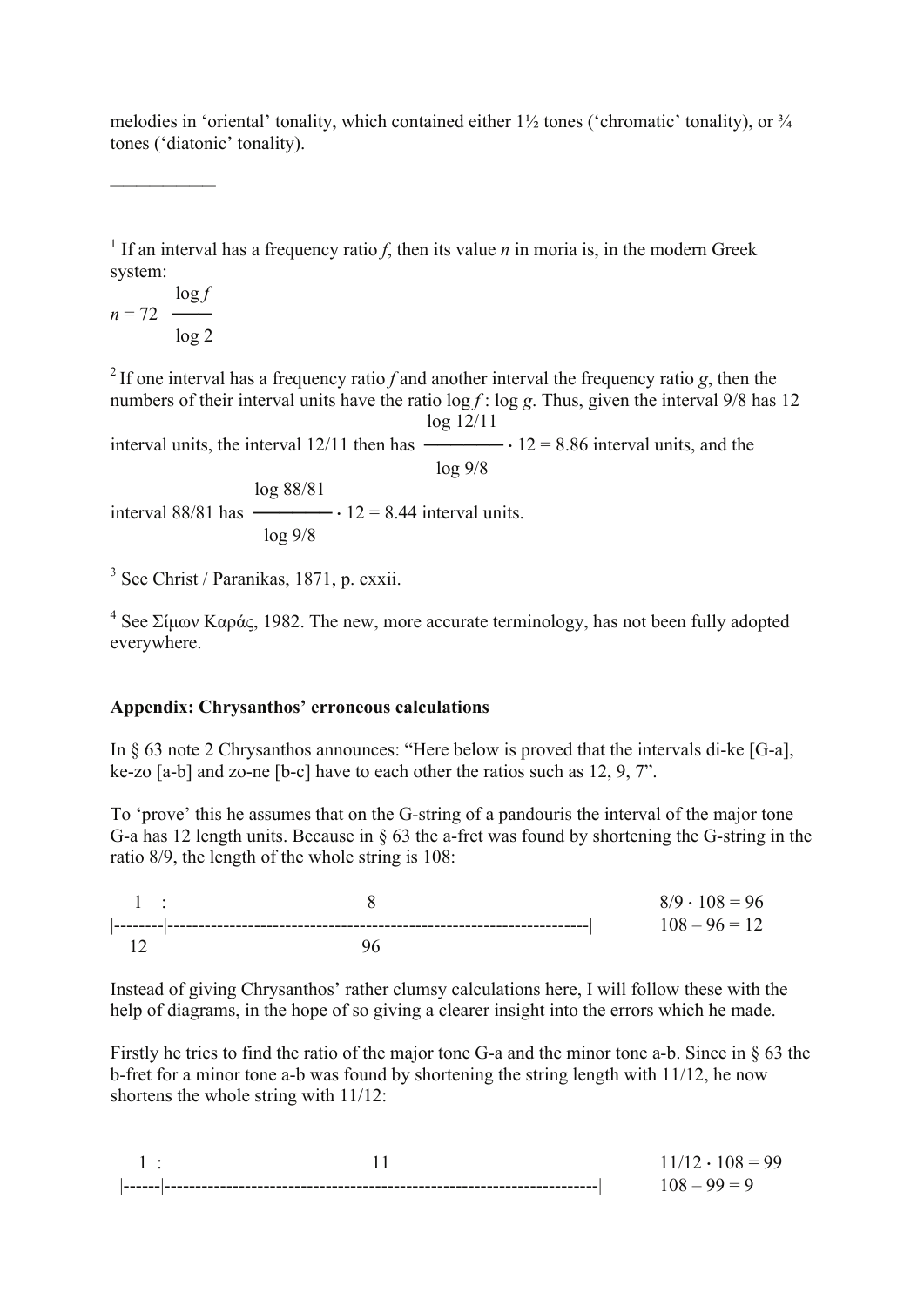9 99

Then he states that when the major tone has 12 interval units, the minor tone then has 9 interval units. This is *wrong* because an interval unit, progressing along the string, becomes continuously smaller. In fact the minor tone has 8.86 interval units, as is said above.

Secondly he finds the ratio of the major tone G-a and the minim tone b-c. The fret for the tone c is determined by shortening the whole string with 3/4:



The fret for the tone b is found by shortening the whole string with 22/27:

|   | $5 \quad \vdots$ | $22/27 \cdot 108 = 88$ |
|---|------------------|------------------------|
| - |                  | $108 - 88 = 20$        |
|   |                  |                        |

So the distance of b-c on the G-string is  $27 - 20 = 7$ . Then Chrysanthos states that when the major tone has 12 interval units, the minim tone has 7 interval units. This is *altogether wrong*, because further down on a string the distance between frets giving a specific interval becomes proportionally smaller.

When Chrysanthos has calculated the minim tone as he did with the minor tone, comparing the distance of the minim tone on the whole string with the major tone on the whole string, he would have found the number  $7/88 \cdot 108 = 8.59$ . In fact the minim tone has 8.44 interval units, as is said above.

Chrysanthos' error is the more incomprehensible because in § 64 he is fully aware that for the same interval an octave higher, the distance of the frets must be halved. Why didn't he take into account that also within an octave the same interval on a higher place get a smaller fret distance?

See the diagram below, where all the tones of Chrysanthos' diatonic scale from G to g are given on a string with 108 length units. There we see that the distance 9 on the string for the major tone c-d, a fourth higher than the major tone G-a, is 3/4 of the distance 12 on the string for the major tone G-a, 3/4 being the shortening of a string to get a fourth. The same is true for the minor tones a-b and d-e and the minimum tones b-c and e-f.

 $12 \t 8 \t 7 \t 9 \t 6 \t 5\frac{1}{4} \t 6\frac{3}{4} \t 54$  |--------|-----|----|------|----|---|----|--------------------------------------|  $G$  a b c d e f g

## **Literature**

Χρύσανθοσ εκ Μαδύτων, *Μέγα Θεωρητικὸν τῆς Μουσικῆς*, Trieste, 1832. (Translation: Katy G. Romanou, *Great Theory of Music by Chrysanthos of Madytos*, Indiana University, 1973.)

W. Christ / M. Paranikas, *Anthologia Graeca Carminum Christianorum*, Lipsiae, 1871.